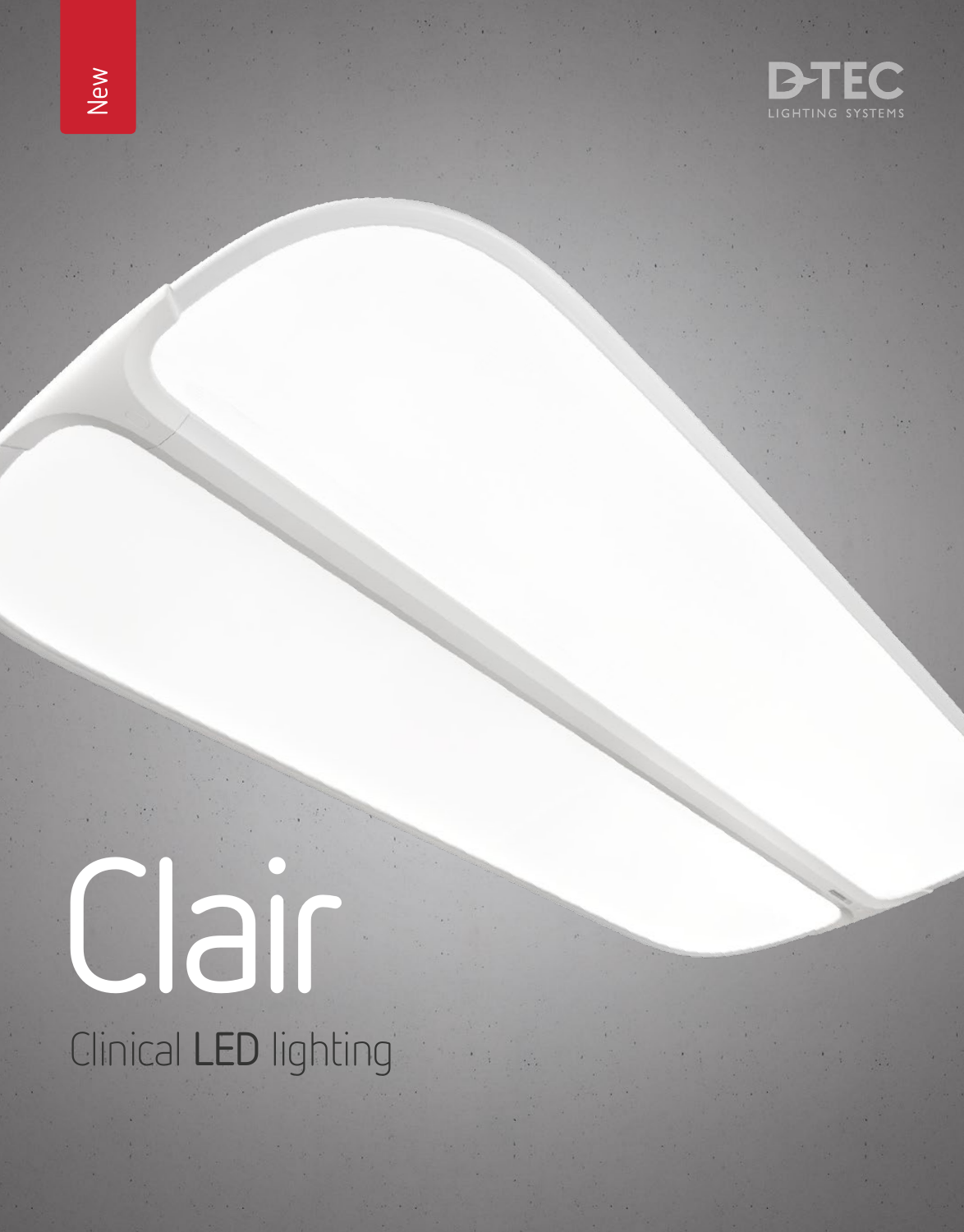

## A great innovation in LED technology has arrived

#### Like a magnificent bird, it spreads its glowing wings. A warm, comfortable feeling surrounds you. Clair is here.

Our aim in designing Clair was to provide clinical environments with a large LED fitting that delivers maximum illumination and colour rendering. The result was so much more. Clair is a hygienic and energy-efficient fitting that emits minimal radiating heat and gives an optimal level of working light. In addition, its appearance blends into your working environment, in spite of its size.

With the dynamic daylight option, you can adjust the level of illumination to simulate real daylight. Being able to change colour temperature according to changes in daylight not only provides a good working light, but also creates a more comfortable feeling and working environment.

A great innovation in LED technology is here. Clair has arrived.



 $\mathcal{L}^{\mathcal{A}}$